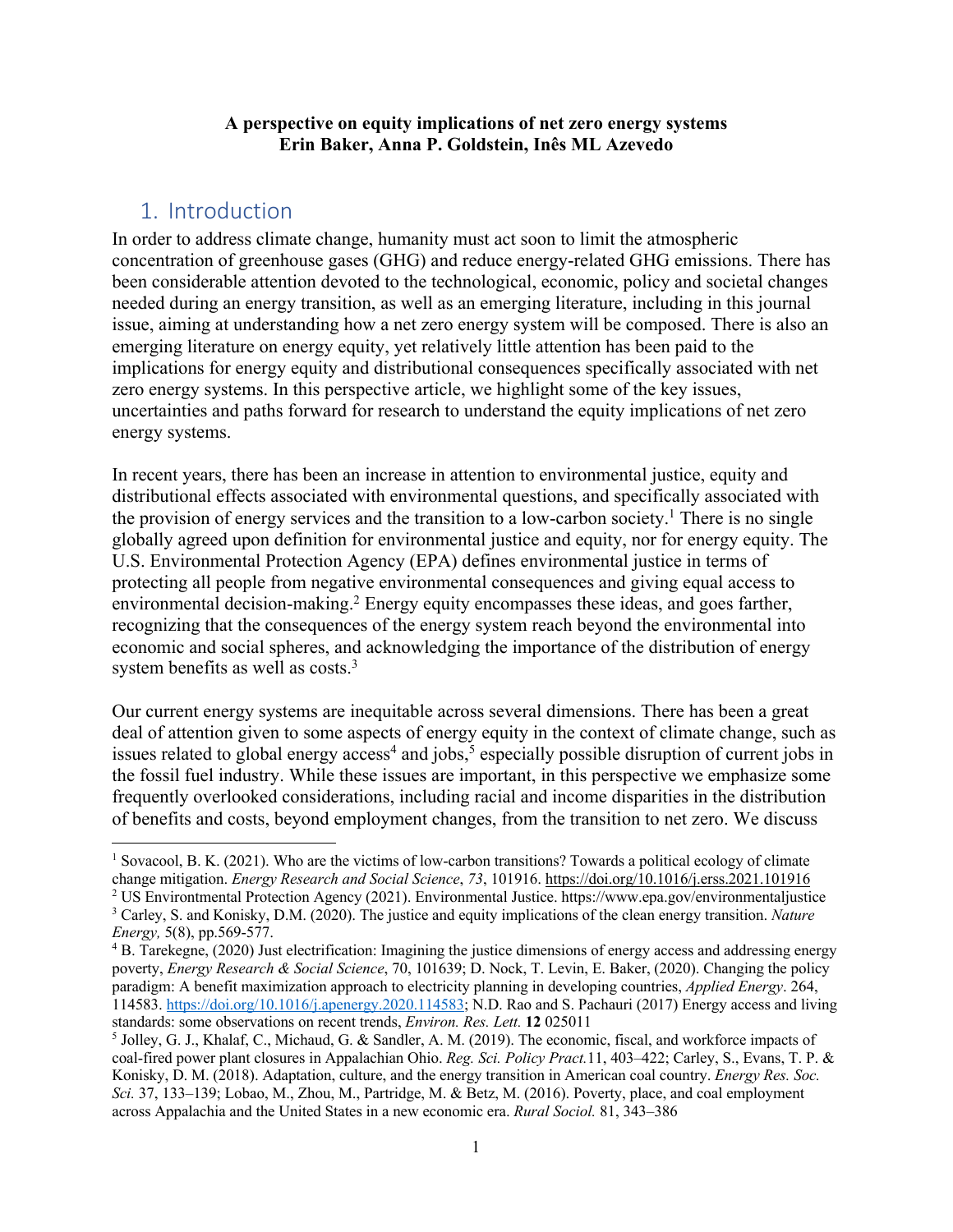three aspects of energy equity under current and net-zero energy systems: 1) energy burden and energy insecurity; 2) health consequences from air pollution; and 3) decision making power. We focus largely on issues around internal inequities in developed countries, but note that many of these inequities exist in developing countries as well.

A net zero energy system will be very different from today's system; moreover, the range of net zero systems imagined and evaluated in the literature are very different from each other.<sup>6</sup> There is much uncertainty on what net zero energy systems will look like globally and for different regions of the world. It is likely that most regions will move towards electrification of end-uses and transportation and rely to a large extent on renewable energy sources. There are, however, many possible net zero systems, including those with significant amounts of nuclear, bioenergy, and even fossil energy with CCS.<sup>7</sup> The degree to which the dimensions discussed above are important depends somewhat on the eventual realization of net zero systems around the world.

# 2. Overlooked considerations for net zero energy systems

The transition to a net zero energy system will require dramatic transformation of the energy system. It also provides an opportunity to develop a more equitable energy system. In this section, we discuss examples of inequity in current energy systems, and barriers to a just and equitable net zero energy system.

### 2.1 Energy burden and energy insecurity:

People with lower income pay higher proportions of their income for energy, in the  $US^8$  and in developing countries<sup>9</sup>, and may have higher bills due to poorly constructed housing and poor energy efficiency.10 These inequities are deepened when looking at race and ethnicity. For example, in the US, due to historic redlining and other forms of systemic segregation, neighborhoods with high proportions of Black, Indigenous, and other People of Color (BIPOC) have homes that require more energy to keep warm or cool.<sup>11</sup> These inequities have been underlined in the recent COVID crisis: 25% of respondents in a 2020 survey of low-income Americans could not pay their energy bills in the prior year; when broken down by race, this was true of 30% of Black households and only 20% of white households.<sup>12</sup>

<sup>6</sup> J. DeAngelo, I. Azevedo, J. Bistline, L. Clarke, G. Luderer, E. Byers, and S.J. Davis. (2021) Net-zero CO2 emissions energy systems in scenarios, *Under review*

<sup>7</sup> Energy Innovation. (2020). "Net-Zero Emissions Scenario." Policy Solutions.

https://us.energypolicy.solutions/scenarios/home; Haley, B., R. Jones, G. Kwok, J. Hargreaves, J. Farbes, and J. Williams. (2019). 350 PPM Pathways for the United States. U.S. Deep Decarbonization Pathways Project. Evolved Energy Research; Larson, E., C. Greig, J. Jenkins, E. Mayfield, A. Pascale, C. Zhang, S. Pacala, et al. (2020). Net-Zero America by 2050: Potential pathways, deployments and impacts. Princeton, NJ: Princeton University. <sup>8</sup> C.E. Kontokosta, V.J. Reina & B. Bonczak (2020). Energy Cost Burdens for Low-Income and Minority Households, *Journal of the American Planning Association*, 86:1, 89-105, DOI: 10.1080/01944363.2019.1647446

<sup>9</sup> Winkler, H., Simões, A.F., La Rovere, E.L., Alam, M., Rahman, A. and Mwakasonda, S., 2011. Access and affordability of electricity in developing countries. *World Development*, *39*(6), pp.1037-1050

<sup>&</sup>lt;sup>10</sup> Reames, T.G., (2016). Targeting energy justice: Exploring spatial, racial/ethnic and socioeconomic disparities in urban residential heating energy efficiency. *Energy Policy*, 97, pp.549-558

 $11$  Reames (2016). Kontokosta et al. (2020).

<sup>&</sup>lt;sup>12</sup> Memmott, T., Carley, S., Graff, M., & Konisky, D. M. (2021). Sociodemographic disparities in energy insecurity among low-income households before and during the COVID-19 pandemic. *Nature Energy*, *6*(2), 186–193.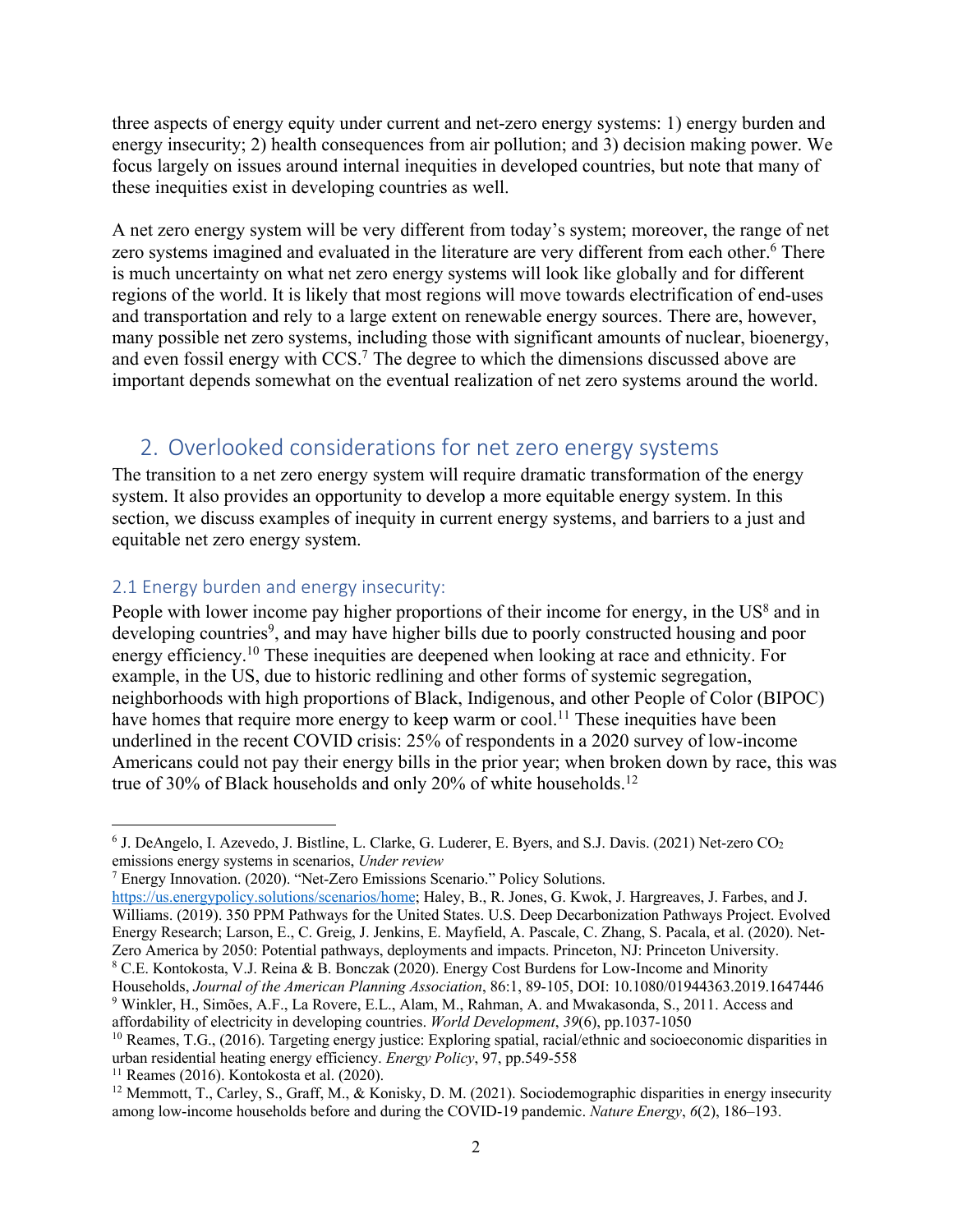The equitable affordability of energy services under net zero energy systems will partly depend on the design, resources and technology composition of such systems. If the net zero system is more costly, as anticipated by some studies,<sup>13</sup> this may deepen economic inequities, resulting in energy "haves and have-nots." If higher energy prices lead to a need to reduce energy use, then those who live in poorly insulated homes will be even less comfortable. Net zero systems with high penetration of intermittent renewables may rely on demand response programs to assist with grid integration.14 Recent research has found inequities in demand response programs, with Hispanic households showing not only negative income effects but negative health impacts as well.<sup>15</sup> Programs designed to promote retrofits, zero carbon emissions technologies, and energy efficiency, no matter how well-meaning, will require a careful design to avoid backfiring with unintended consequences. 16

### 2.2 Health impacts:

Some recent studies focus on the impacts of air pollution by income and/or race  $\&$  ethnicity in the context of energy systems, with much of the current work being done in the US context. Thind et al. (2019) address the air pollution effects associated with the provision of electricity, and estimate how premature mortality from electricity generation varies by race, income, and geography, as well as understanding which US states import or export mortality effects.<sup>17</sup> They show that Black/African American people have higher premature mortality from the air pollution created in the process of producing electricity than other races or ethnicities, and that such a difference occurs for all income ranges. Tessum et al. (2019) find that pollution exposure for Black and Hispanic people is 56% and 63% higher than the exposure caused by their own electricity consumption.<sup>18</sup> Recent work shows that BIPOC are exposed to more pollution, even accounting for income and wealth, possibly due to the lack of political power in marginalized communities.19 This outdoor pollution combines with poor indoor air quality due to low quality housing and low quality heating fuel, all working together to negatively impact the health of low-

<sup>&</sup>lt;sup>13</sup> Deason, W. (2018). Comparison of 100% renewable energy system scenarios with a focus on flexibility and cost. *Renewable and Sustainable Energy Reviews*, 82, pp.3168-3178.

<sup>&</sup>lt;sup>14</sup> Tabar, V.S., Hagh, M.T. and Jirdehi, M.A., 2021. Achieving a nearly zero energy structure by a novel framework including energy recovery and conversion, carbon capture and demand response. Energy and Buildings, 230, p.110563; Davis, S.J., Lewis, N.S., Shaner, M., Aggarwal, S., Arent, D., Azevedo, I.L., Benson, S.M., Bradley, T., Brouwer, J., Chiang, Y.M. and Clack, C.T., 2018. Net-zero emissions energy systems. *Science*, *360*(6396).

<sup>&</sup>lt;sup>15</sup> White, L.V. and Sintov, N.D., (2020). Health and financial impacts of demand-side response measures differ across sociodemographic groups. *Nature Energy*, 5(1), pp.50-60; Fell, M.J. (2020). Just flexibility?. *Nature Energy*, 5(1), pp.6-7

<sup>&</sup>lt;sup>16</sup> Burns, R. (2021). The Subprime Solar Trap for Low-Income Homeowners. Bloomberg.

https://www.bloomberg.com/news/features/2021-04-06/the-subprime-solar-trap-for-low-income-homeowners <sup>17</sup> Thind, M.P.S., Tessum, C.W., Azevedo, I.L., Marshall, J.D., (2019). Fine particulate air pollution from electricity generation in the US: health impacts by race, income, and geography. *Environmental Science & Technology.*

<sup>&</sup>lt;sup>18</sup> Tessum, C. W., Apte, J. S., Goodkind, A. L., Muller, N. Z., Mullins, K. A., Paolella, D. A., ... Hill, J. D. (2019). Inequity in consumption of goods and services adds to racial-ethnic disparities in air pollution exposure. *Proceedings of the National Academy of Sciences of the United States of America*, 116(13), 6001–6006. https://doi.org/10.1073/pnas.1818859116

<sup>19</sup> Carley, S. and Konisky, D.M., 2020. The justice and equity implications of the clean energy transition. *Nature Energy*, 5(8), pp.569-577; Banzhaf, S., Ma, L. and Timmins, C., (2019). Environmental justice: The economics of race, place, and pollution. *Journal of Economic Perspectives*, 33(1), pp.185-208; Wilson, P., Adrian, J., Wasserman, K., Starbuck, A., Sartor, A., Hatcher, J., Fleming, J. and Fink, K., (2012). Coal blooded: Putting profits before people.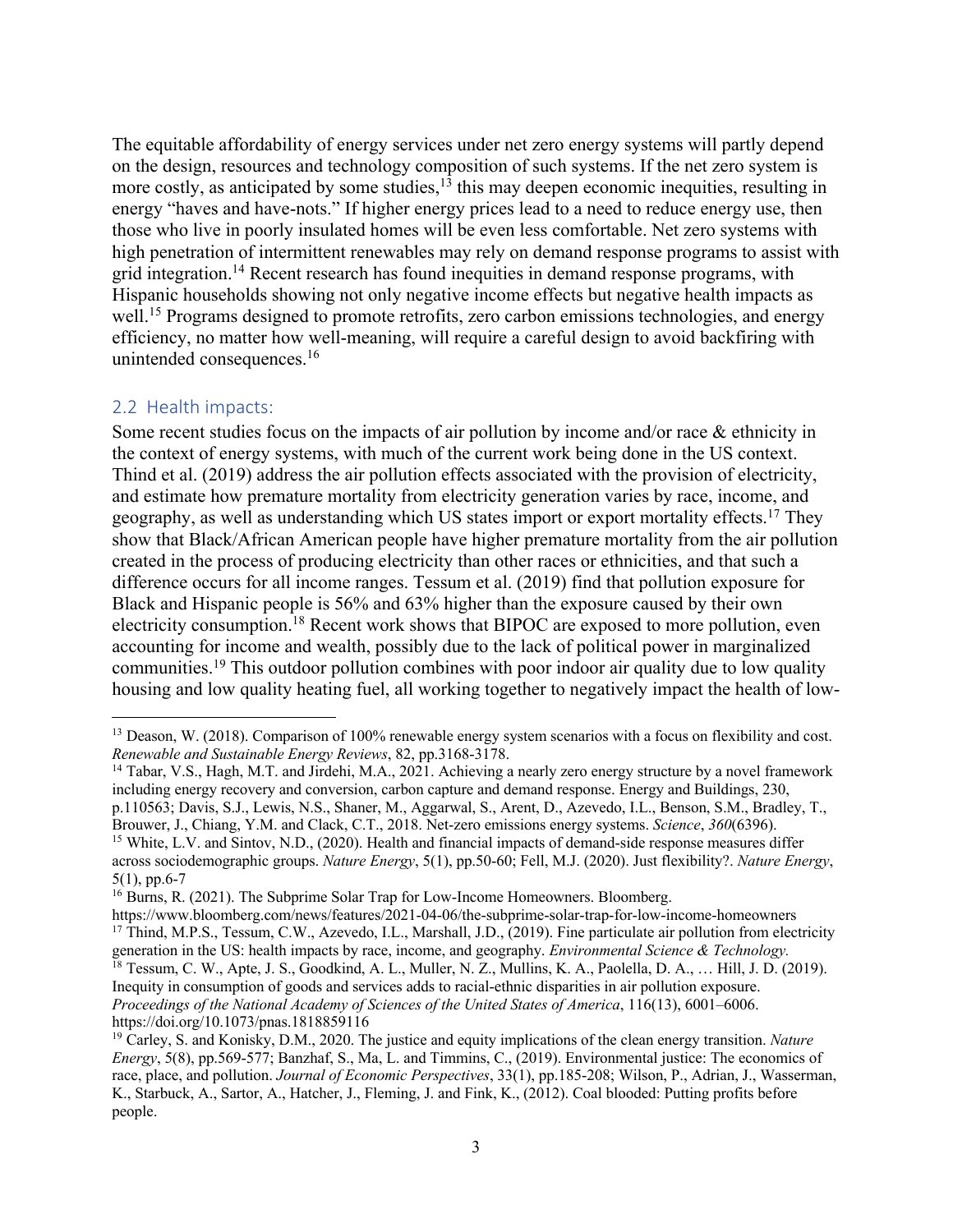income and BIPOC.20 While studies of disparities are less common in developing countries, some recent studies have shown that polluting plants are more likely to be located in areas with low socioeconomic status.<sup>21</sup>

Pollution may get worse for some groups under net zero. The use of centralized combustion plants implies the existence of local pollution hotspots, unless there are strict pollution controls, and yet many net zero scenarios include electricity from combustion of natural gas or biomass, especially in conjunction with carbon capture and storage  $(CCS)$ .<sup>22</sup> In particular, many net zero scenarios include BECCS as a negative emissions technology.<sup>23</sup> Scenarios that rely heavily on carbon removal pose a threat to health and equity for those who live near combustion sites.<sup>24</sup> Polluting combustion facilities in general, and bioenergy in particular, are disproportionately sited in environmental justice communities.<sup>25</sup> If this historical trend continues, then even as the grid becomes less reliant on polluting fossil fuels, those who can least afford it may be more exposed to particulate matter. A prospective study by Diana et al. (2021) finds that, in the absence of attention to environmental justice issues, a 20% reduction in carbon emissions in California could lead to more than a tripling of electricity-related co-pollutant damage in Black communities.26

On the other hand, some studies suggest that combustion plants may be largely retired in a net zero energy system (see Jenkins et al [ref 22] and DeAngelo et al [ref 6] for multi-study comparisons). While this would reduce the threat of local pollution for vulnerable communities, it would not eliminate it. For example, hazardous materials in solar waste provide an environmental justice threat,<sup>27</sup> as does the lifecycle of nuclear power.<sup>28</sup>

<sup>20</sup> Liddell, C. and Morris, C., (2010). Fuel poverty and human health: a review of recent evidence. *Energy Policy*, 38(6), pp.2987-2997; Gould, C.F., Chillrud, S.N., Phillips, D., Perzanowski, M.S. and Hernández, D., (2018). Soot and the city: Evaluating the impacts of Clean Heat policies on indoor/outdoor air quality in New York City apartments. *PloS one*, 13(6), p.e0199783.<br><sup>21</sup> Hajat, Anjum; Hsia, Charlene; O'Neill, Marie S. Socioeconomic Disparities and Air Pollution Exposure: a Global

Review. *Current Environmental Health Reports* (2015), 2 (4), 440-450

<sup>&</sup>lt;sup>22</sup> Jenkins, J.D., Luke, M. and Thernstrom, S., 2018. Getting to zero carbon emissions in the electric power sector. *Joule*, *2*(12), pp.2498-2510.

<sup>&</sup>lt;sup>23</sup> Rosa, L., Sanchez, D.L. and Mazzotti, M., 2021. Assessment of carbon dioxide removal potential via BECCS in a carbon-neutral Europe. *Energy & Environmental Science*, *14*(5), pp.3086-3097

<sup>&</sup>lt;sup>24</sup> Healey, P., Scholes, R., Lefale, P. and Yanda, P., 2021. Governing Net Zero Carbon Removals to Avoid Entrenching Inequities. *Frontiers in Climate*, *3*, p.38.

 $25$  Koester, S. and Davis, S., 2018. Siting of wood pellet production facilities in environmental justice communities in the Southeastern United States. *Environmental Justice*, *11*(2), pp.64-70; Shrader-Frechette, K.S. and Preisser, W.C., 2013. Renewable Technologies and Environmental Injustice: Subsidizing Bioenergy, Promoting Inequity. *Environmental Justice*, *6*(3), pp.88-93.

<sup>&</sup>lt;sup>26</sup> Diana, B., Ash, M., & Boyce, J. K. (2021). Green for All: Integrating Air Quality and Environmental Justice into the Clean Energy Transition. Political Economy Research Institute. https://peri.umass.edu/publication/item/1408 green-for-all-integrating-air-quality-and-environmental-justice-into-the-clean-energy-transition

 $^{27}$  Kumar, A. and Turner, B., (2020). Sociomaterial solar waste: afterlives and lives after of small solar. In Bombaerts G., Jenkins K., Sanusi Y., Guoyu W. (eds) *Energy Justice Across Borders* (pp. 155-173). Springer, Cham.

<sup>&</sup>lt;sup>28</sup> Malin, S.A. and Alexis-Martin, B., 2020. Assessing the state of uranium research: Environmental justice, health, and extraction. *The Extractive Industries and Society*, *7*(2), pp.512-516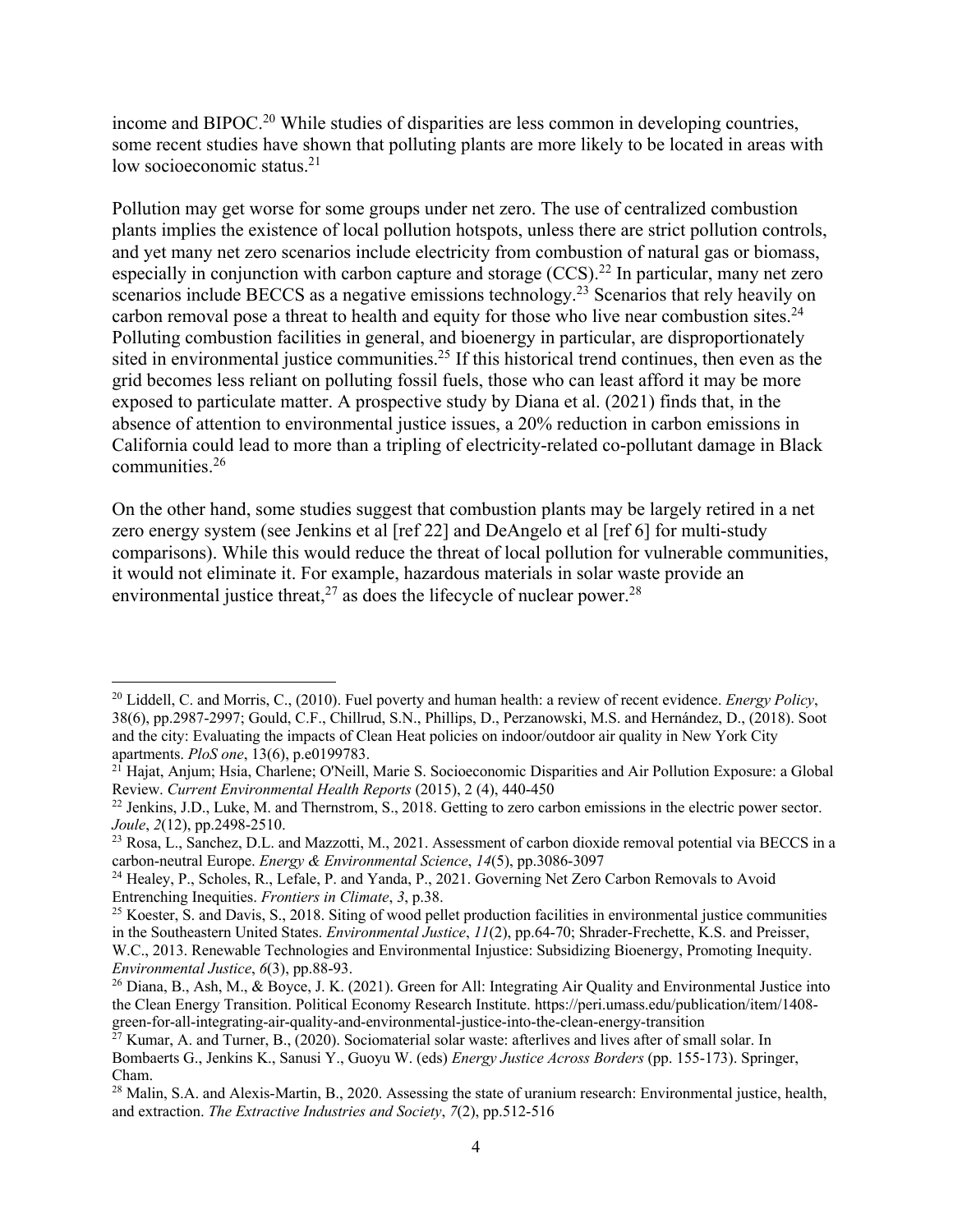### 2.3 Ownership of assets:

The above examples focus largely on the distribution of negative externalities. A net zero system also provides opportunity to change the structure of ownership of energy assets and to include marginalized communities in energy decisions that impact them. For example, it is very likely that most net zero energy systems will rely on electricity from renewable energy sources; one realization of that includes large amount of rooftop solar.<sup>29</sup> In the absence of intentional policies, the high upfront cost of solar PV makes it likely that ownership of rooftop solar will be concentrated in wealthier communities with low-density and high rates of home ownership. Indeed, research has found that to date, solar PV has been predominantly adopted by high income and majority-white segments of the population. <sup>30</sup> This disparity can worsen financial inequity, since those with higher income will reap the benefits of reduced energy costs. This can also worsen inequities around decision-making and agency, as lower income urban dwellers are cut out of participating in an important way in the energy system; owners of assets may have more voice in decision-making.<sup>31</sup>

Subsidies to encourage adoption of rooftop solar make this worse and are highly regressive.<sup>32</sup> Subsidies paid by all consumers increase the energy burden of the poor; yet they go to homeowners with roofs and sunshine, not to urban dwellers in multi-unit buildings in congested, shaded areas. Net-metering provides an additional bonus to those who can afford rooftop solar, by moving the costs of maintaining the grid to those who cannot.<sup>33</sup> These inequities may be exacerbated by reliability-motivated moratoriums on solar permitting in places where the grid is stressed by large amounts of this intermittent technology; such regulations reinforce the value of early adoption. Lifetimes of solar panels can be 25 years or more, so the policies for rooftop solar adoption set today will determine the ownership patterns for solar in the net zero energy system.

Another example is the adoption of smart meters, which may be important in net zero systems for managing energy demand. Smart meters enable rapid identification of power outages, more accurate billing, easier switching between carriers, and, crucially, participation in demand response programs.<sup>34</sup> While current demand response programs do not provide many, if any,

<sup>29</sup> Hawken, P. ed., 2017. *Drawdown: The most comprehensive plan ever proposed to reverse global warming*. Penguin.

<sup>&</sup>lt;sup>30</sup> Vaishnav, P., Horner, N., Azevedo, I.L., (2017). Was it worthwhile? Where have the benefits of rooftop solar photovoltaic generation exceed the cost? *Environmental Research Letters*, 12(9), 094015; Sunter, D. A., Castellanos, S., & Kammen, D. M. (2019). Disparities in rooftop photovoltaics deployment in the United States by race and ethnicity. *Nature Sustainability*, 2(1), 71–76. https://doi.org/10.1038/s41893-018-0204-z

 $31$  A report related to women in developing countries includes some research indicating that ownership of assets increases voice in public decision-making: Domingo, P., Holmes, R., O'neil, T., Jones, N., Bird, K., Larson, A., Presler-Marshall, E. and Valters, C., 2015. Women's voice and leadership in decision-making. Overseas Development Institute. https://odi.org/en/publications/womens-voice-and-leadership-assessing-the-evidence/  $32$  Nelson, T., Simshauser, P. and Kelley, S., (2011). Australian residential solar feed-in tariffs: industry stimulus or regressive form of taxation?. *Economic Analysis and Policy*, *41*(2), pp.113-129; Smith, J.T., Patty, G. and Colton, K., (2018). Net Metering in the States: A primer on reforms to avoid regressive effects and encourage competition. Center for Growth and Opportunity at Utah State University.

<sup>&</sup>lt;sup>33</sup> Burger, S.P., Knittel, C.R., Pérez-Arriaga, I.J., Schneider, I. and Vom Scheidt, F., 2020. The efficiency and distributional effects of alternative residential electricity rate designs. *The Energy Journal*, *41*(1).

<sup>34</sup> Sovacool, B.K., Kivimaa, P., Hielscher, S. and Jenkins, K., 2017. Vulnerability and resistance in the United Kingdom's smart meter transition. *Energy Policy*, *109*, pp.767-781.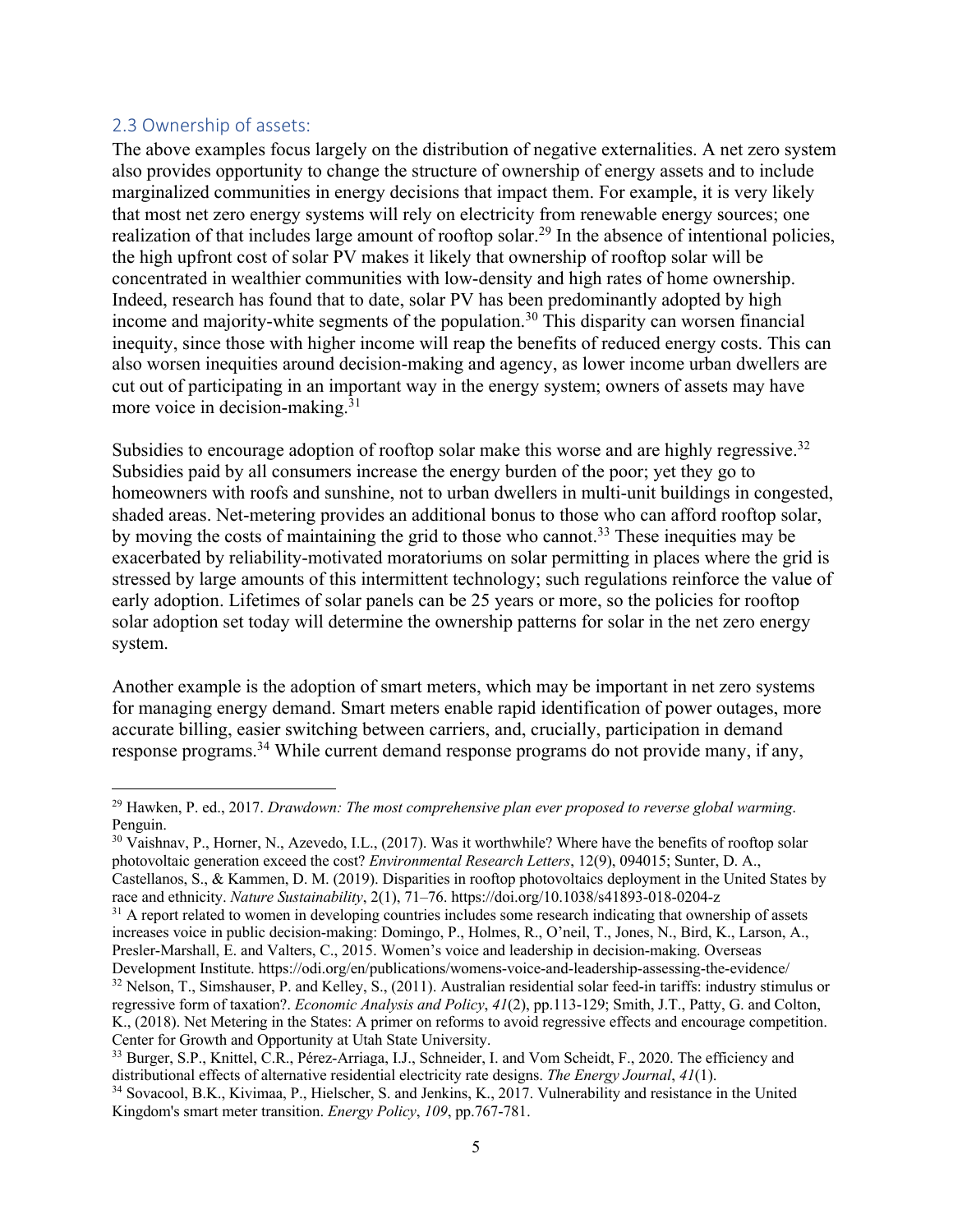benefits to the participants, there is great potential for them to do so.<sup>35</sup> If smart meters are unfairly distributed due to a high upfront cost or lack of trust among historically mistreated consumers, then marginalized communities may lose out on these potential benefits.

While the issue has not been studied in detail, the same set of concerns described for solar and smart meters could arise in the context of other end-use technologies and services, such as electrified transportation, new forms of mobility or delivery services, and behind-the-meter storage devices.

# 3. Research needs regarding equity implications of net zero energy systems

### 3.1 The need to define and quantify energy equity.

First, we need to think carefully about how to measure energy equity. We know that what is measured matters.36 But equity and justice are challenging concepts to agree on and to quantify. Metrics should speak to the very people who have been marginalized in the past.<sup>37</sup> These metrics must extend to the multiple dimensions of energy equity and justice, including distributive (around the "distribution of benefits and ills" across society), recognition (all voices must be "fairly represented, … free from physical threats and …offered complete and equal political rights"), and procedural justice (access to decision-making processes).<sup>38</sup> There has been some attention to distributive justice among the community working on large scale energy modeling issues; many of these now linked to the emerging effort called "Macro-Energy Systems" and its community.<sup>39</sup> Other dimensions of justice and equity are also important and must be measured in order to be addressed.

A report from the Initiative for Energy Justice has provided an inventory of dozens of existing metrics covering issues such as energy access and affordability; procedural justice and democracy; economic participation and community; and health and environmental impacts.<sup>40</sup> The large number of metrics highlights the fact that equity and justice are complex, multidimensional concepts. The energy systems research community faces a challenge in distilling such metrics down to a tractable number that can be used in meaningful ways, and to go beyond the distributional metrics that have been represented so far.

<sup>&</sup>lt;sup>35</sup> Dahlke, S. and Prorok, M., 2019. Consumer savings, price, and emissions impacts of increasing demand response in the Midcontinent electricity market. *The Energy Journal*, *40*(3).

<sup>36</sup> Stiglitz, J.E., Jean-Paul Fitoussi, Martine Durand. (2019). *Measuring what counts: The global movement for wellbeing*. The New Press.

<sup>&</sup>lt;sup>37</sup> Agbim, C., Araya, F., Faust, K.M. and Harmon, D., (2020). Subjective versus objective energy burden: A look at drivers of different metrics and regional variation of energy poor populations. *Energy Policy*, 144, p.111616.

<sup>38</sup> Jenkins, K., McCauley, D., Heffron, R., Stephan, H. and Rehner, R., (2016). Energy justice: a conceptual review. *Energy Research & Social Science*, *11*, pp.174-182.

<sup>&</sup>lt;sup>39</sup> Levi, P.J., Kurland, S.D., Carbajales-Dale, M., Weyant, J.P., Brandt, A.R. and Benson, S.M., 2019. Macro-energy systems: Toward a new discipline. *Joule*, *3*(10), pp.2282-2286.

<sup>&</sup>lt;sup>40</sup> Lanckton, T., & DeVar, S. (2021). Justice in 100 Metrics: Tools for Measuring Equity in 100% Renewable Energy Policy Implementation. Initiative for Energy Justice. https://iejusa.org/justice-in-100-report/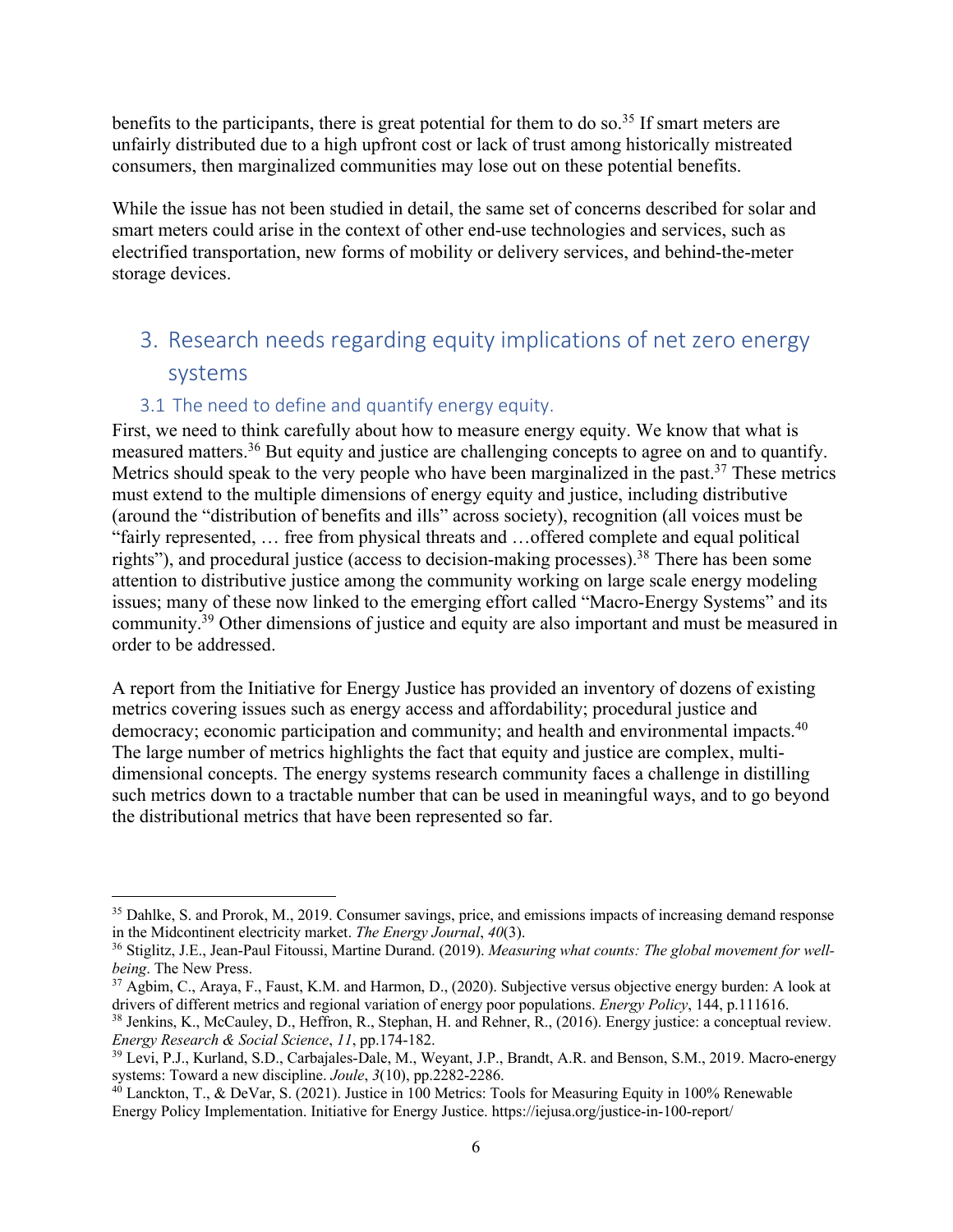Metrics will need to be relevant to the policy or design question at hand. The problems that will arise under a net zero system will require different metrics to account for environmental justice. For example, in the context of vehicle electrification, concerns include the extent of charging infrastructure in low-income and marginalized neighborhoods; vehicle adoption among marginalized segments of the population; and health co-benefits that arise from fewer fossil fuel vehicles in densely populated areas. In the case of enhanced geothermal systems, the metrics of concern will be different, including how the risks of induced seismicity impact different segments of the population.

One approach to assuring that the research community is measuring what matters is to use a version of community-engaged co-design to develop and verify equity metrics.<sup>41</sup> Value-focused thinking (VFT) is a method with rigorous underpinnings and potential for use with communities a range of other stakeholders.<sup>42</sup> VFT has been used to recently in Germany and Ghana to define strategic values and metrics for different stakeholder groups in the energy transition<sup>43</sup> and may be similarly useful for defining metrics for evaluating net zero systems. To be successful, such methods require close collaboration between the modelers or data scientists who are designing the metrics, energy systems experts, and representatives of marginalized communities.

### 3.2 The need to better understand inequities under the current energy system and the impact of existing policies and programs.

Second, we need evidence on what has and has not worked in the past. This means large scale empirical studies, using carefully developed metrics, evaluating policies and programs across locations and time. There exists work focused on distributional aspects of energy equity, including the distribution of risks<sup>44</sup> and of benefits.<sup>45</sup> Carley et al. recently inventoried and categorized energy justice programs across the US, identifying over 250 programs covering all states and with a wide diversity in approaches.<sup>46</sup> This is a critically important start; more work is needed to garner a fuller understanding of the equity impacts of regulations, programs, and policies. In particular, there is a need for more studies that address the procedural and

<sup>41</sup> Blomkamp, E., 2018. The promise of co‐design for public policy. *Australian Journal of Public Administration*, *77*(4), pp.729-743. Ambole, A., Musango, J.K., Buyana, K., Ogot, M., Anditi, C., Mwau, B., Kovacic, Z., Smit, S., Lwasa, S., Nsangi, G. and Sseviiri, H., 2019. Mediating household energy transitions through co-design in urban Kenya, Uganda and South Africa. *Energy Research & Social Science*, *55*, pp.208-217.

<sup>42</sup> Keeney, R.L., 1996. *Value-focused thinking*. Harvard University Press.

<sup>43</sup> Baker, E., Nock, D., Levin, T., Atarah, S.A., Afful-Dadzie, A., Dodoo-Arhin, D., Ndikumana, L., Shittu, E., Muchapondwa, E. and Sackey, C.V.H., 2021. Who is marginalized in energy justice? Amplifying community leader perspectives of energy transitions in Ghana. *Energy Research & Social Science*, *73*, p.101933; Höfer, T., von Nitzsch, R., & Madlener, R. (2020). Using Value-Focused Thinking and Multi-Criteria Group Decision-Making to Evaluate Energy Transition Alternatives. *Decision Analysis*. 17(4), 330-355.

<sup>44</sup> Cotton, M. Fair fracking? Ethics and environmental justice in United Kingdom shale gas policy and planning. *Local Environ.* (2017). 22, 185–202; Granqvist, H.; Grover, D. (2016). Distributive fairness in paying for clean energy infrastructure. *Ecol. Econ.* 126, 87–97.

<sup>&</sup>lt;sup>45</sup> Zhou, S. and Noonan, D.S., (2019). Justice implications of clean energy policies and programs in the United States: A theoretical and empirical exploration. *Sustainability*, 11(3), p.807.

<sup>&</sup>lt;sup>46</sup> Carley, S., Engle, C. and Konisky, D.M., (2021). An analysis of energy justice programs across the United States. *Energy Policy*, *152*, p.112219.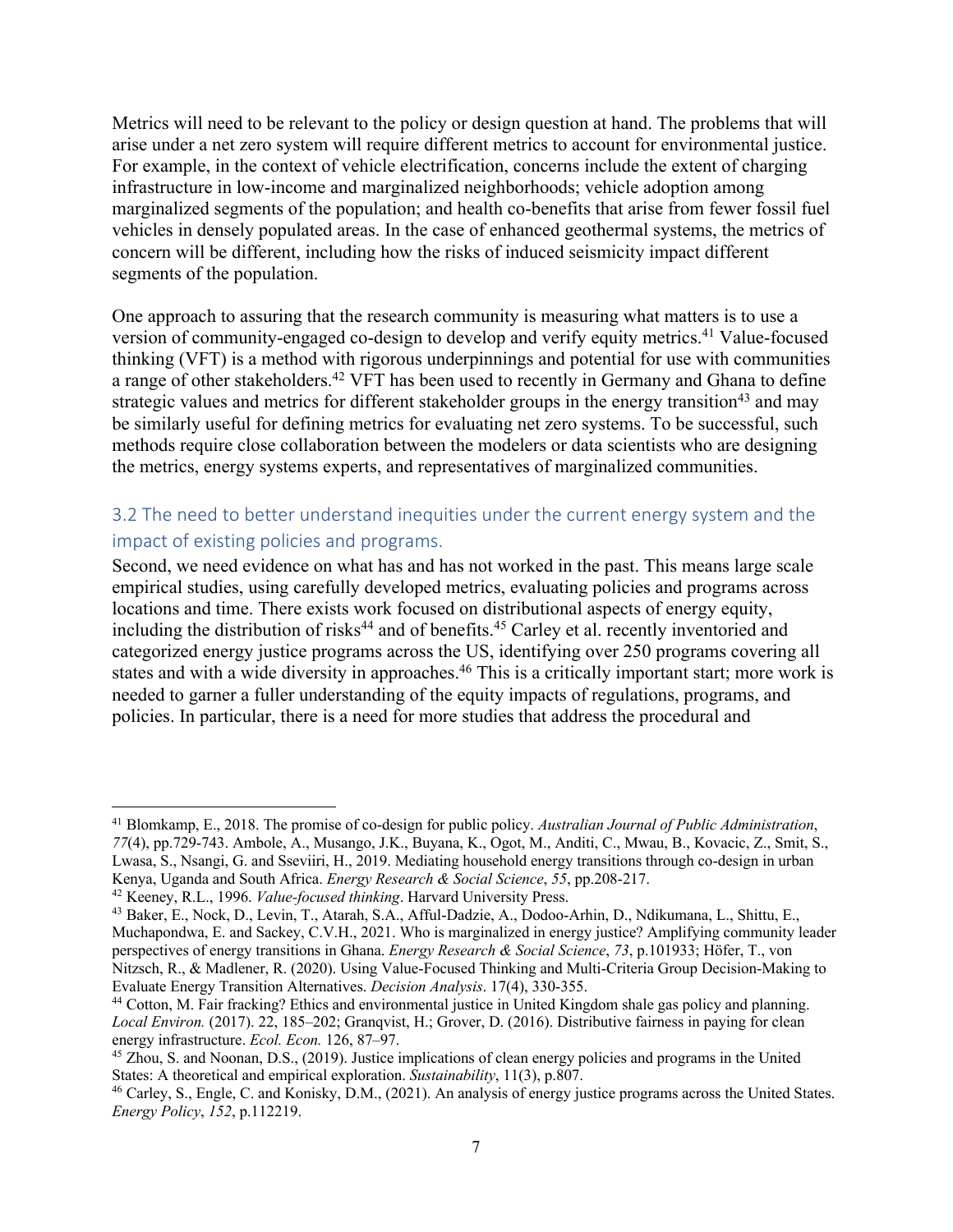recognition aspects of policies, for example, by examining the impacts on the distribution of ownership and impacts on decision-making involvement of marginalized communities. 47

#### 3.3 The need to explicitly model equity outcomes in net zero systems.

Third, we need to ensure that prospective studies of net zero energy systems include energy equity. This is a particularly challenging task, since the distribution of income and other demographic variables in the far future is highly uncertain under both business-as-usual conditions and under different net zero scenarios. A key step is to derive meaningful equity metrics from models, especially large Integrated Assessment Models (IAM). Emmerling and Tavoni (2021) note that a number of IAMs have included income inequality, but future income distribution under even business-as-usual scenarios will be highly uncertain, and other aspects of equity, such as race, ethnicity or age, are lacking.<sup>48</sup>

A recent study provides an example of a multi-model framework for deriving equity metrics from IAMs. A study by Mercado Fernandez (2020) combines a detailed Generation and Transmission Expansion model and demographic data with the results from a model intercomparison study to derive equity metrics around pollution, water-use, and pipeline development among low-income and indigenous people in Mexico. <sup>49</sup> Emmerling and Tavoni discuss other ways forward, including expanding scenario generation to include more aspects of inequality, in particular race; and to allow for dynamics between different types of agents, endogenizing interactions and outcomes.50

### 3.4 The need for marginalized groups at the table.

Fourth, and tying the above together, is the need to elevate the voices of people from marginalized and racialized communities, making sure these voices are part of research and analysis of net-zero energy systems.<sup>51</sup> This will require an intentional effort to increase demographic diversity and representation among researchers and analysts. Recent studies have revealed the persistence of implicit bias.<sup>52</sup> Groups lacking diversity tend to be echo chambers and miss out on the perspectives needed to ask new and important questions. There is more and more awareness of how to counter this trend;<sup>53</sup> energy systems researchers need to adopt these strategies and set clear objectives.

<sup>&</sup>lt;sup>47</sup> Verma, A. and Weststar, J., (2011). Token presence or substantive participation? A study of labor trustees on pension boards, *Management and Organizational Studies Publications*. 25. https://ir.lib.uwo.ca/mospub/25  $48$  Emmerling, J. and Tavoni, M., (2021). Representing inequalities in integrated assessment modeling of climate change. *One Earth*, 4(2), pp.177-180.

<sup>49</sup> J. Veysey, C. Octaviano, K. Calvin, S. H. Martinez, A. Kitous, J. McFarland, and B. van der Zwaan, (2014). Pathways to Mexico's climate change mitigation targets: A multi-model analysis," *Energy Econ.*, vol. 56, pp. 587– 599; Mercado Fernandez, R., (2020). Robust and Sustainable Energy Pathways to Reach Mexico's Climate Goals. PhD dissertation, University of Massachusetts, Amherst.

<sup>50</sup> Emmerling and Tavoni 2021.

<sup>51</sup> Jenkins, K.E., Stephens, J.C., Reames, T.G. and Hernández, D., (2020). Towards impactful energy justice research: Transforming the power of academic engagement. *Energy Research & Social Science*, 67, p.101510. <sup>52</sup> Moss-Racusin, C.A., Dovidio, J.F., Brescoll, V.L., Graham, M.J. and Handelsman, J., (2012). Science faculty's subtle gender biases favor male students. *Proceedings of the National Academy of Sciences*, 109(41), pp.16474- 16479; Williams, M.T., (2019). Adverse racial climates in academia: Conceptualization, interventions, and call to action. *New Ideas in Psychology*, 55, pp.58-67.

<sup>&</sup>lt;sup>53</sup> Forscher, P.S., Mitamura, C., Dix, E.L., Cox, W.T. and Devine, P.G., (2017). Breaking the prejudice habit: Mechanisms, timecourse, and longevity. Journal of experimental social psychology, 72, pp.133-146; National